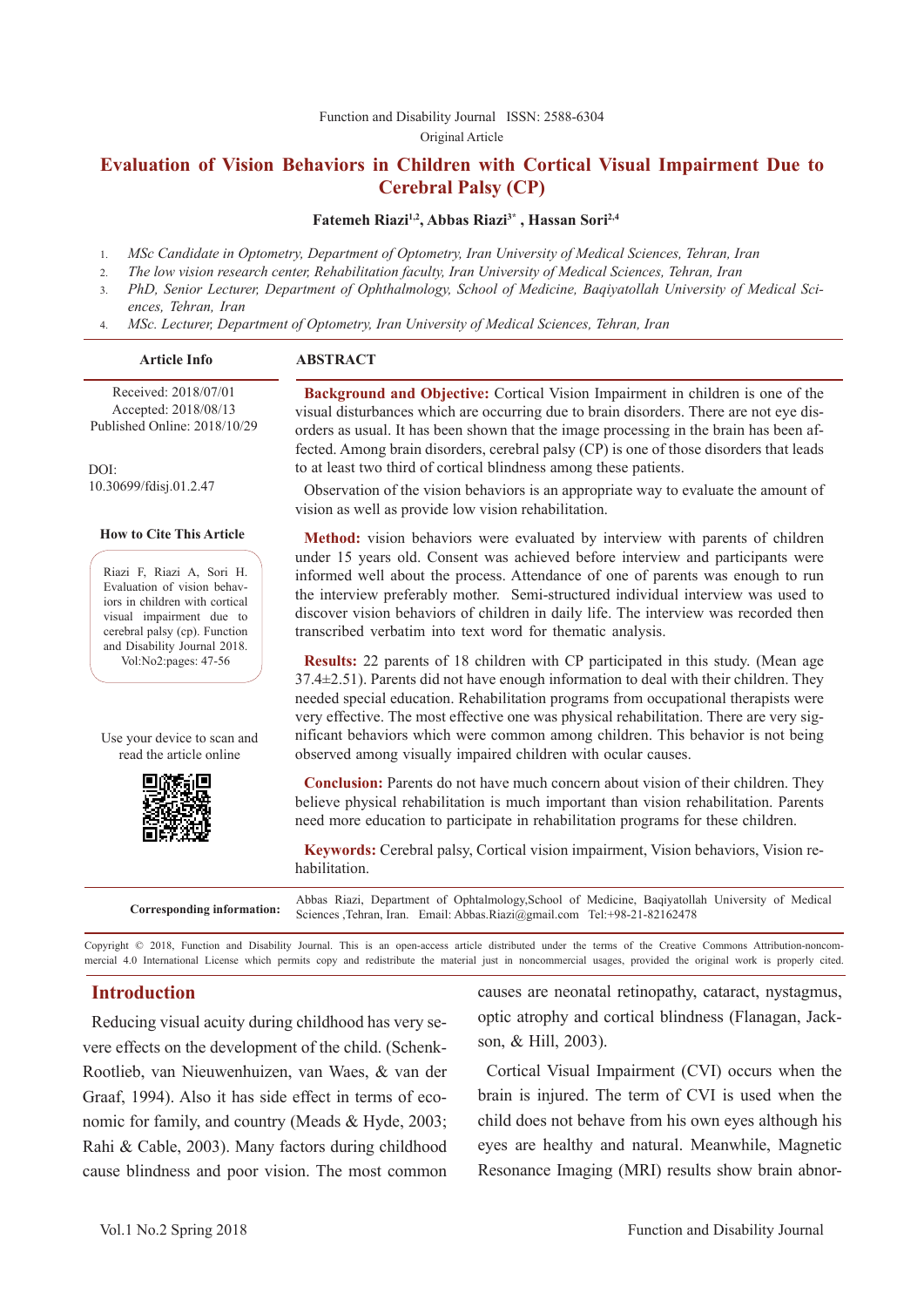malities, especially in the cerebral cortex and optic radiations. The naming of these types of visual impairment is still debatable and there is no general consensus (Boot, Pel, van der Steen, & Evenhuis, 2010; Fazzi, et al., 2004). Therefore visual impairment is related to the processing of image information in different parts of the brain at the visual pathways after chiasma (Boot, et al., 2010) . CVI is produced due to malfunction of visual pathway in different parts of the brain such as optic radiation, LGB and occipital cortex. (Lehman S. S, 2011). There is difficulty in coordination between eye- hand as well as eye -foot, body awareness and balance. Visual therapy may be effective on their oculomotor system. The most common cause of motor impairment among children is cerebral palsy (Chokron S, 2016; Coetzee D., 2003). Children with cerebral palsy usually suffer from abnormalities in their motor function. They have developmental impairment in movement, vision and posture. They have problems in their perception, communication behaviors and cognition (Beckung E, 2002).

 In developed countries, these blind children have other disabilities as well. This condition is on the rise (Nielsen, Skov, & Jensen, 2007; Rahi & Cable, 2003; Swaminathan, 2011; van den Broek, Janssen, van Ramshorst, & Deen, 2006). Over the past 20 years, there has been no consensus on the diagnosis of CVI, and has always been discussed. However, teachers of low vision and blind children have had successful experiences in rehabilitating these types of children and have been able to devise specialized methods for teaching these children. With increasing health facilities, the percentage of children's survival with brain disorders has increased. (Catriona, et al., 2010) The chance of survival of children with cerebral palsy has increased the percentage of children with CVI (Catriona, et al., 2010) . In developed countries, severe visual impairment in children under the age of 16 is 10 - 22 per 10,000. This figure in developing countries is 40 per 10,000 births (Gilbert, Anderton, Dandona, & Foster, 1999). Two-thirds of children with Cerebral Palsy (CP) suffer from severe visual impairment (Schenk-Rootlieb, et al., 1994) . One of the most important causes of blindness in preschool children in developed countries is CVI (Flanagan, et al., 2003). With the knowledge of the characteristics and behaviors of vision in these children, one can obtain an appropriate assessment of their vision. Accordingly, rehabilitation programs for this group of children can also be provided. The aim of this study was to evaluate the visual behaviors of children with cerebral palsy. These children have low vision due to their brain damages.

#### **Materials and Methods**

The percentage of patients with cortical low vision is very low, and finding these patients is very difficult. But patients with cerebral palsy can be easily found. Parents of the children also have stated that their child has low vision. Standard eye examination was performed. However, it was not possible to measure visual acuity as usual. Due to the lack of co-operation of children with cerebral palsy in subjective examinations, the method of interviewing with parents has been chosen. At first, written consent was obtained and enough explanations were given to the participants. One parent (preferably mother) was enough for interview.

**Inclusion Criteria:** Having a child with cerebral palsy, a child under the age of 15 years, definitive diagnosis by providing medical records of cerebral palsy

**Exclusion Criteria:** Failure to prove cerebral palsy, the presence of any ocular disease leads to poor vision and blindness.

In this study, semi-structured individual interview was used and the interview was recorded (Bryman, 2006; Tashakkori & Teddlie, 1998). The interviewer could ask for more questions if necessary, because the type of questionnaire is open. The interview was initially recorded and then transcribed to text for further utilization and analysis. Any common points, unobjectionable highlights and extras were carefully considered.

#### **Results**

A total of 1087 low vision patients visited the Low Vision Clinic during the last three years of 2005-2018, of which 566 were under 15 years old with an aver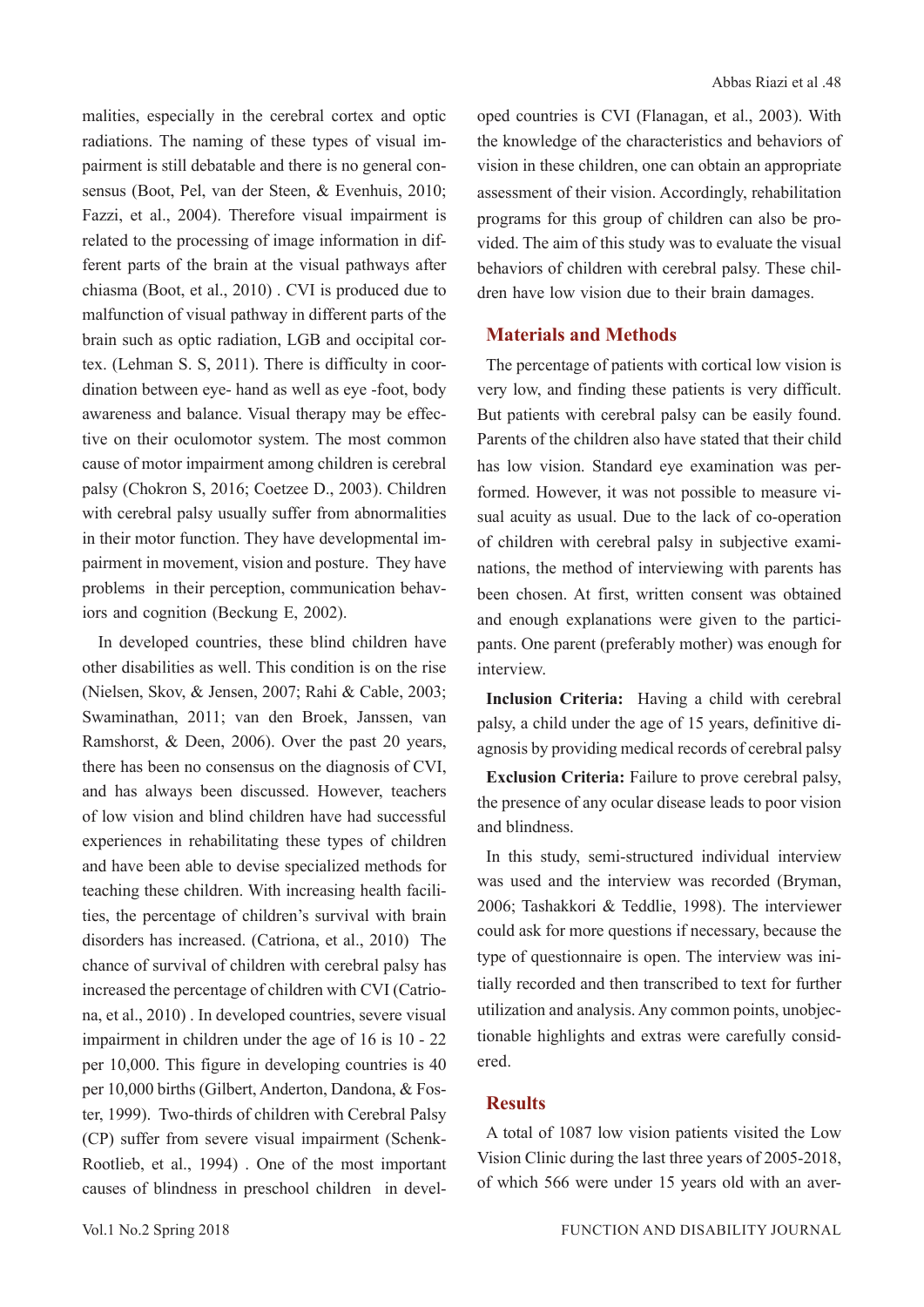age age of 9±2.5 years old. The reason for vision loss was very diverse, but 45 were diagnosed with cerebral palsy. All parents were invited to participate in this study. However, only 22 of the parents of 18 children participated in the study. Mothers were the most enthusiastic to participate in this study , and only four participants were both parents in the interview. All parents were under 40 years of age. Mean age of parents was 34.72± 5.26

All children were not able to participate in visual acuity measurement. But their objective refraction with radioscopy showed no significant refraction. They had neither strabismus nor nystagmus. They were not able to maintain their fixation. They moved frequently. Due to suffering from brain disorder, they did not communicate during eye examination. Their pupil reflex was normal. There was not any eye disease. Therefore, they were assumed as people with Cortical Vision Impairment.

# **The following are the most important findings of this study**

#### **Characteristics of Visual Behaviors**

Parents said that in addition to having brain disorders, there are certain visual behaviors in their child. In other words, the behavioral responses of these children to visual stimuli are different. For example, to see an object, they need to move that object so that they can visualize themselves. "*He did not have an interest in watching television. Now he is watching the cartoon. I even bought a cartoon CD, he hears it on a laptop and a computer, and he is very close to them, now he can recognize people.*"

 Delay in observing an object and responding (they will not respond fast). It's as if they should look at them much longer to see. "*Motion-and-speech impairment and a very limited perception of learning slowed him down and made education harder*."

Meanwhile, in a crowded environment, their visual problems get bigger or they do not seem to have eyes. In other words; if an object is complex or in a crowded field, it would have less visual perception. "*In crowded places, he cries out and makes a lot of noise, and he provokes and dashes - because he does not see*"

Another important thing is that they are having difficulty seeing new objects, but they see things that have already been seen. "*They only communicate with people who have seen and huddled, they do not even look directly at others.*" "*Skill the new ones, which according to his age are resisting and hard to learn*"

# **Other important finding through interview which are not directly related to visual behaviors of children**

# **Familial Marriage Knowing about the Consequences!**

 Many parents were family members. In other words, they are married after knowing that their child may has genetic disorders! "*Unfortunately, despite the warnings that genetic counselors gave us during the marriage, we married and got twin children with a genetic syndrome*"

This is unfortunate situation that many parents who have familial marriage know that they are faced to have disable child, but still they want to do this marriage.

#### **Necessity of Initial Education**

 Parenting and special teacher are essential in early childhood education. Because, children learn the verbal and motor skills in the first two years with the help of the teacher. In fact, the path to progress is much faster. "*Indeed, I think of private education because public schools and children's centers do not include all children at the same level, and may stop the same way we went, so I would prefer ourselves (my wife and I) and private tutor to train our kids*".

It is important to provide enough education for parents before marriage as well as how to do parenting.

## **Effective Education**

 The child is more involved in talking and playing, especially if the exercises are shaped. Therefore, it is possible to train child with play. "*I used to read the book of the story from the years before, along with poetry, I was very interested in poetry, and I was looking for books that included poetry. I myself put all my work and my life along with him and followed him*"

Effective education is very important for parents of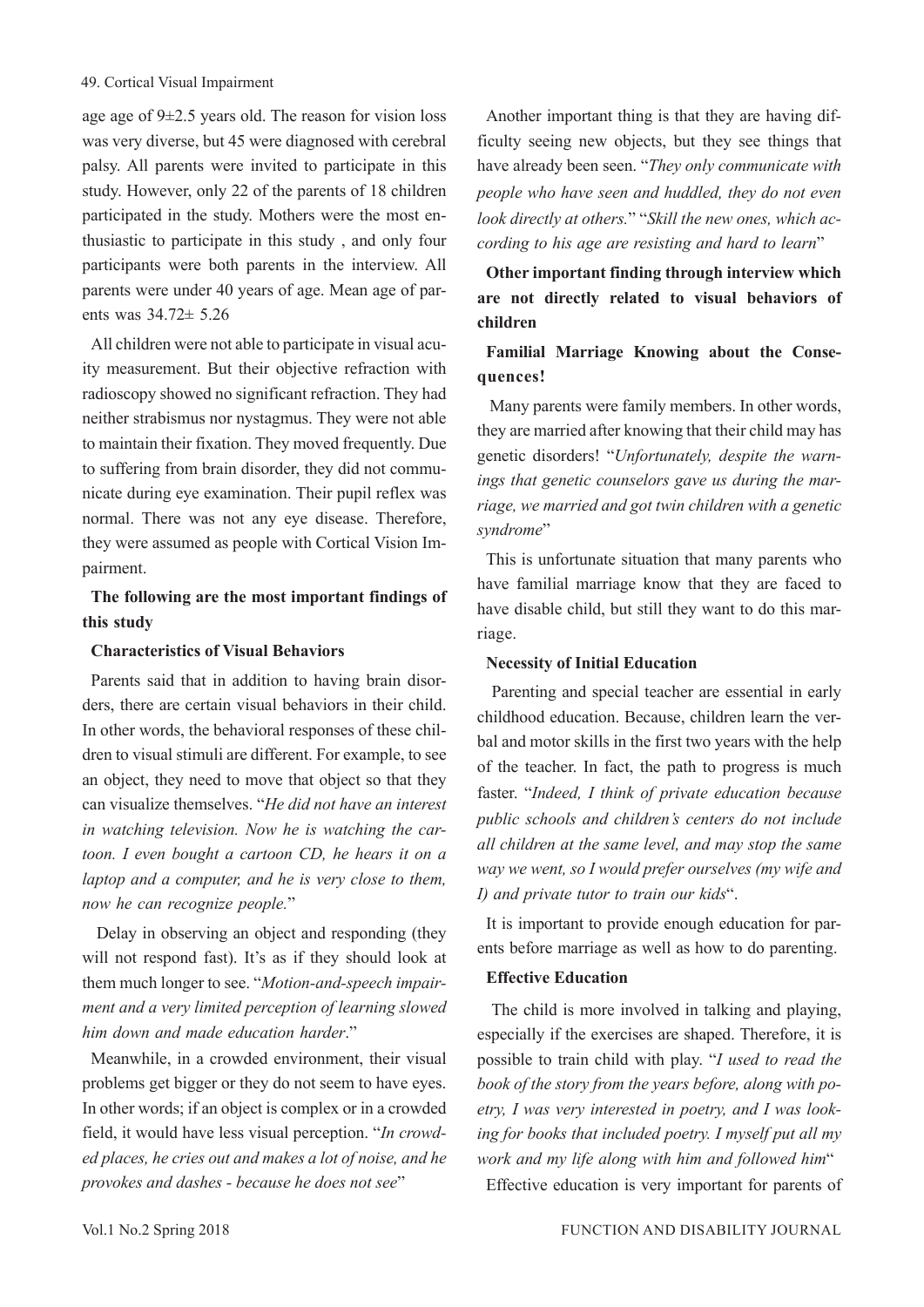child with CVI because these kinds of education are very special and there are not many institutions that can provide these services.

#### **Parent Educational Requirements**

As parents spend most hours with the child, they must learn special courses about working with these children. "*We would be more in touch with well-being and coaches and to attend classes that are specially designed for children with cerebral palsy and provide special exercises that educate parents to train and to take the child to the doctor for examination regularly*"

#### **Parent's Agreement**

Unfortunately, many of the responsibilities of these children are left to the mothers. "*I wanted to have his father's cooperation, but he did not help. I think it was a big problem. I read more story and story book and I was interested in what he likes. I wanted to go to the consultation, but I did not have the cooperation of his father again. We would work with the expert, even the advice would not come with me*."

In developing countries mothers are the most responsible person in case of parenting. Therefore, it is important to share this responsibility between parents.

#### **Non-Visual Problems and the Role of Health Care**

Many parents said that the physical and mental problem is more annoying. For example, poor physical strength and imbalance often impede the development of skills. Not paying attention to the surroundings and not paying attention to learning are side effects of mental problems. Almost all parents have reached the level of experience that physical and mental health work is very effective in developing the learning and education of these children. "*I wish I could do my home mental rehab for my child*."

This finding indicates that parents are more concerned about non-visual problems of their children which can be compensated with occupational therapy services.

# **The following finding has been stated by majority of parents**

More than 80 percent of parents have stated that their children are not able to recognize the faces, or sometimes they recognize some faces, and only 20 percent of these children are able to recognize faces more often or always.

More than 60% of parents have stated that their children are more likely to be able to recognize forms and objects, and they are also able to identify moving objects better than constant objects.

 About 30 percent of parents said their child was unable to recognize the color, but a significant number stated that their child was sometimes able to recognize the color.

 Eighty percent of these children are able to find their own home routes easily and are also able to navigate in some places.

 More than 90% of the children experienced a fall down the stairs

 Based on behavioral patterns, such as eating and where the plate is empty, it is possible to see the presence of a scotoma in the visual field. More than 60% of parents have stated that this is true for their children

 More than 80% of these children get tired of doing everyday activities which is related to vision, for example painting and writing.

Many of these children have had eye deviations and some have undergone surgery.

These findings indicate that using visual behaviors is the best way for interpreting the amount of residual vision in children with cortical visual impairment

#### **Discussion**

This study showed that many parents of these children have a history of family marriage. family marriage affects many of the polynomial traits such as height, size, intelligence, and even cardiovascular characteristics (Fareed & Afzal, 2014) . The prevalence of this type of marriage is different based on the traditions of different nationalities and ethnicities, not only in different parts of the world, but also in the different cities and villages of Iran. For example, in Sri Lanka, the percentage of family marriage among parents is reported by about 50% (Eckstein, Foster, & Gilbert, 1995) . In addition, it is common about 28%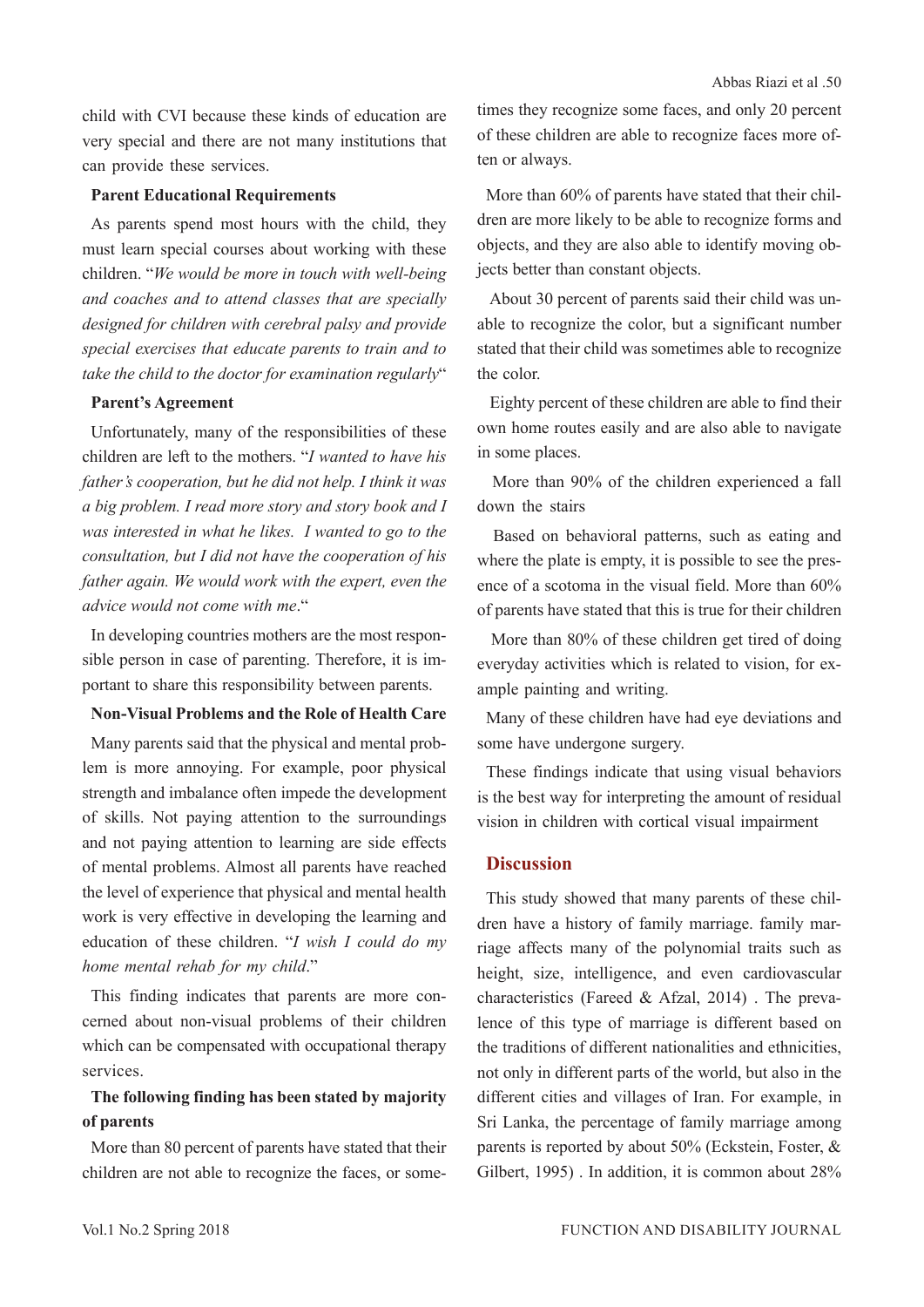in Lebanon, 14% in Saudi Arabia and 16% in China. In Iran, out of 30, 6343 couples from 12 different ethnic groups, 38.6% of marriages are familial and 27.9% of these marriages have occurred between cousins. Of course, among different ethnic groups in Iran, the marriage rate is different (Saadat, Ansari-Lari, & Farhud, 2004). The probability of blindness and diminished vision as a result of these types of marriages seems to be significant. Therefore, raising awareness about the importance of carrying out genetic tests before marriage and the assessment of its potential risks requires special attention. Unfortunately, the high cost of these tests discourages many families from doing so.

 It is well known that the vision is not just visual acuity. Vision consists of information processing in the brain. Therefore brain damage has a significant reduction in visual processing (Zihl J & Dutton GN, 2015). Most parents of children stated that the eye examiner looked at the eyes during the infancy and stated that the eye had no particular problem. Many parents say that we have been told that "the problem is from the brain and nothing can be done. Also, because the eye is healthy, nobody suggests that the child might be blind. The golden age is the development of vision at the time of infancy and childhood, and it is time to begin work early. In general, the lack of recognition of this situation will lead to permanent loss of vision, and that golden opportunity will be lost and there will be no return. Unfortunately, many children are not recognized at this time; therefore, no initial measures are taken. These actions, based on timely diagnosis, include step-by-step implementation and planning that will lead to success. For example, by talking and playing, especially if the exercises are shaped, the child cooperates more. Presence of trained educator is essential in early childhood education. Because children learn the verbal skills in the first two years with the help of the instructor (Philip & Dutton, 2014) . Parents also need especial education to deal with these children.

Any assessment of children should start with parents first. Parents are the best specialist about their children. Their information is very useful and should not be overlooked. Parents and other family members are living with these children 24-hour and are fully aware of all the moments and circumstances and conditions. So the first evaluation should start at home. Because parents spend most hours with their child, then they should take special courses about working with these children. "I wish I knew I could do something in my home for mental retardation." Parents also should be in touch with rehabilitation centers and coaches, attend classes that are specially for children with cerebral palsy, and special exercises that educators teach parents. The consistency of family education with educational centers is also important. For example, the trainer takes a long time with self-help training to educate the child to eat independently. The next point is that, unfortunately, many of the responsibilities of these children are left to the mothers. This issue should be taken seriously. Fathers should also be involved in this process.

Parents have always had many questions, and most of the time they have not been able to answer them, and they have sometimes been desperate and disappointed. Many questions are arising such as mental development, physical growth, behavioral, evolutionary and educational development, information on disease and its progression, medicine and accessible therapies. The use of specialized words causes parents to be confused. Meanwhile, when parents experience psychological problems from their status, it is not a good time to give them this information. Because, they are more disadvantageous and that may create more troubles and confusion. Such information should be given at the right time and should not expect them to be fully understood by parents. Therefore, any information to be given to parents should be carefully considered, accurate and conducted in a negotiation process to prevent any mistakes made. It should be kept in mind that parents do not have accurate information on events occurring in the child's neurological, perceptual, speech, and motor systems. So the information should be passed on to parents carefully and accurately.

Any deficiency in vision processing may have negative side effects on the learning and development.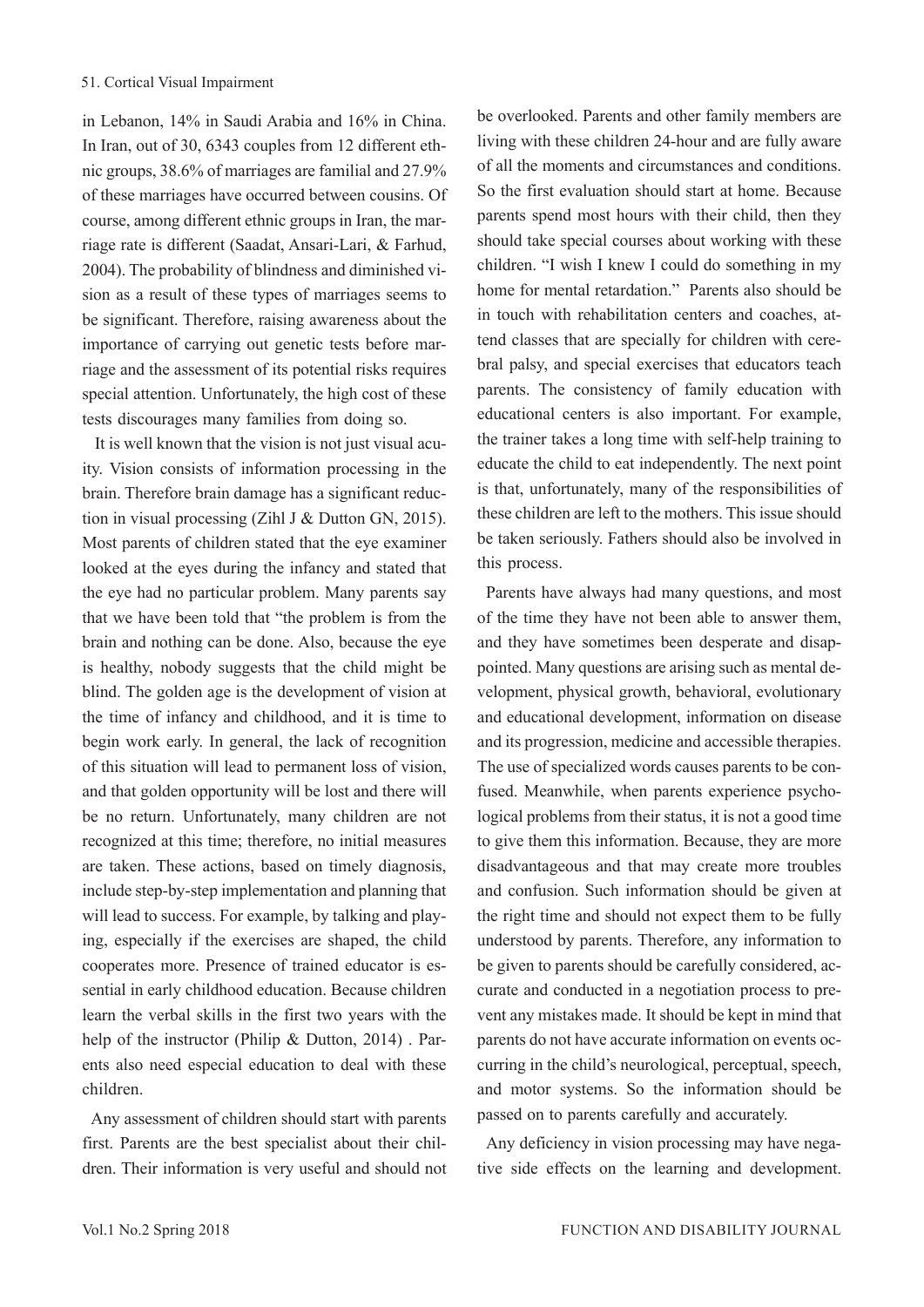Abbas Riazi et al .52

Therefore current tools and strategies to improve vision impairment are not effective for CVI (Maria B. C. Martín, 2016). Many parents report that the physical and mental problem is more annoying than eye problems. For example, poor physical strength and imbalance often impede the development of skills. More than 90% of the children experienced a fall down the stairs. More than 80% of these children are tired of doing routine activities, for example, painting, writing, lack of attention to learn from mental problems. But the important finding is that almost all parents found that physical and mental rehabilitation programs are very effective in developing the learning and education of their children. In other words, occupational therapy is a more effective way to reduce difficulties than vision rehabilitation. From the point of view of vision rehabilitation, attention should also be paid to the disability that causes the most harm to the child's life. For example, doing personal work should be prioritized. Training needs to be addressed in order to meet these needs. Another important point is that parents are happy to receive such training and confirm their effectiveness.

Children with cerebral vision impairment need special programs which are provided by an interdisciplinary team. To measure visual outcome also needs special clinic for these group of visually impaired children. Also trained pediatric ophthalmologist and optometrist are needed to assess functional vision of CVI children. Specialized rehabilitation services as well as individualized program is needed (Swetha Sara Philip, 2017). All parents have many wishes for their child, and they also hope that these problems will be resolved. Some parents can quickly get out of this shock, but all parents are still looking for their baby to recover and have a normal life. But experts and teachers have a different perspective, and in their view, there is something else. They look at the barriers, not the wishes of the parents. Therefore, it is necessary to remove parents from these dreams and thoughts, and they were informed that the situation may be worse than this. However, sympathy is recommended to parents and teaches them how their children are capable. These parents should not feel different with other par-

It is anticipated that using vision behaviors characteristic is a new way to assess vision in children with cerebral palsy. In other words, how children use their vision to perform daily living activities (Belinda Deramore Denver, 2017). Children with low vision have different visual behaviors compared to normal ones, and their visual behaviors are not normal. Their sight changes in different conditions, in other words, they may look better in one place than elsewhere (Ashworth Jane, 2016). Unfortunately, there is not enough published information about this specification. Some researchers believe that over time, visualization will improve, but it will take several months or several years. Studies and experiments have shown that improved vision has been developed in children who at the time of diagnosis and childhood, and even newborns, have rehabilitation programs implemented compared to those who have not received any program (Lotfi B, et al., 2017).

#### **Conclusion**

Since it is impossible to cure vision special rehabilitation programs can be selected for these children. Meanwhile some visual responses develop with delay and can be anticipated. The parents of these children should be trained from the very first days and should be informed as soon as possible after the start of rehab. Power of brain plasticity development at birth will continue to act in such a way that "the sooner the better", so time is of the essence.

#### **Acknowledgments**

 The authors would like to thank the participants for their time and patience. In addition, no specific fund was provided for this study.

## **Conflict of interest statement**

Authors declared no conflict of interest.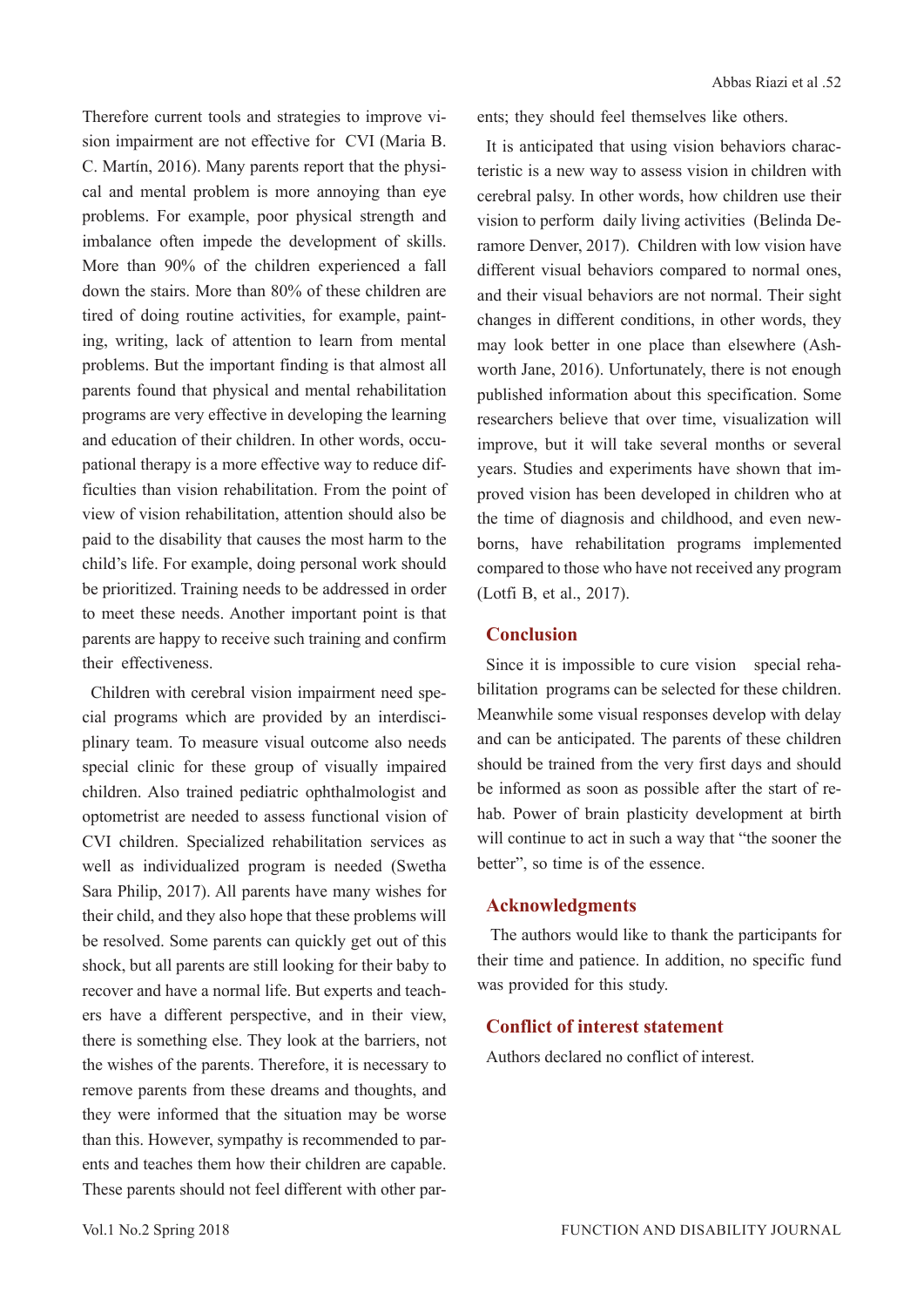#### 53. Cortical Visual Impairment

#### **Reference**

Ashworth, J. (2016). Vision in children with cerebral palsy. Manchester royal eye hospital, GM cerebral palsy network meeting 12th May 2016.

Beckung E, H. G. (2002). Neuroimpairments, activity limitations, and participation restrictions in children with cerebral palsy. . Dev Med Child Neurol. , 44, 309–316.

Belinda Deramore Denver, M. A., Elspeth Froude, Peter Rosenbaum, andChristine Imms. (2017). Methods for conceptualising 'visual ability' as a measurable construct in children with cerebral palsy BMC Med Res Methodol, 17(46).

Boot, F. H., Pel, J. J., van der Steen, J., & Evenhuis, H. M. (2010). Cerebral Visual Impairment: which perceptive visual dys-functions can be expected in children with brain damage? A systematic review. Res Dev Disabil, 31(6), 1149-1159.

Bryman, A. (2006). Integrating quantitative and qualitative research: how is it done? Qualitative Research 6(1), 97-113.

Catriona, M.-B., Hussein, I., Isobel, H., Debbie, C., Julie, C., Gordon, N. D., et al. (2010). Dorsal Stream Dysfunction in Chil-dren. A Review and an Approach to Diagnosis and Management. Current Pediatric Reviews, 6(3), 166-182.

Chokron S, D. G. (2016). Impact of Cerebral Visual Impairments on Motor Skills: Implications for Developmental Coordina-tion Disorders. Front Psychol. , 4(7), 1471.

Coetzee D., P. A. E. (203). The effect of visual therapy on the ocular motor control of seven- to eight-yearold children with developmental coordination disorder (DCD). . Res. Dev. Disabil. , 34 (34 4073–4084).

Eckstein, M., Foster, A., & Gilbert, C. (1995). Causes of childhood blindness in Sri Lanka: results from children attending six schools for the blind. British journal of ophthalmology, 79(7), 633-636.

Fareed, M., & Afzal, M. (2014). Evidence of inbreeding depression on height, weight, and body mass index: A population‐based child cohort study. American Journal of Human Biology, 26(6), 784-795.

Fazzi, E., Bova, S. M., Uggetti, C., Signorini, S. G., Bi-

anchi, P. E., Maraucci, I., et al. (2004). Visual-perceptual impairment in children with periventricular leukomalacia. Brain Dev, 26(8), 506-512.

Flanagan, N. M., Jackson, A. J., & Hill, A. E. (2003). Visual impairment in childhood: insights from a community-based sur-vey. Child Care Health Dev, 29(6), 493- 499.

Gilbert, C. E., Anderton, L., Dandona, L., & Foster, A. (1999). Prevalence of visual impairment in children: a review of availa-ble data. Ophthalmic Epidemiol, 6(1), 73-82.

Lehman S. S. (2011). Cortical visual impairment in children: identification, evaluation and diagnosis. Curr. Opin. Ophthalmol., 23, 384–387.

Lotfi B, Merabet D, Luisa Mayer, Corinna M Bauer, Darick waright, & barry S. Kran. (2017). disentangling how the brain is wired in cortical /cerebral visual impairment(CVI). seminars in pediatric nerology, http:// dx.doi.Org/10.1016/j.spen.2017.04.005.

Maria B. C. Martín, A. S.-L., Juan Martín-Hernández, Alberto López-Miguel, Miguel Maldonado, Carlos Baladrón, Corinna M. Bauer, andLotfi B. Merabet. (2016). Cerebral versus Ocular Visual Impairment: The Impact on Developmental Neuroplas-ticity. Front Psychol. , 7, 1958.

Meads, C., & Hyde, C. (2003). What is the cost of blindness? Br J Ophthalmol, 87(10), 1201-1204.

Nielsen, L. S., Skov, L., & Jensen, H. (2007). Visual dysfunctions and ocular disorders in children with developmental delay. I. prevalence, diagnoses and aetiology of visual impairment. Acta Ophthalmol Scand, 85(2), 149- 156.

Philip, S. S., & Dutton, G. N. (2014). Identifying and characterising cerebral visual impairment in children: a review. Clinical and Experimental Optometry, 97(3), 196-208.

Rahi, J. S., & Cable, N. (2003). Severe visual impairment and blindness in children in the UK. Lancet, 362(9393), 1359-1365.

Saadat, M., Ansari-Lari, M., & Farhud, D. (2004). Short report consanguineous marriage in Iran. Annals of human biology, 31(2), 263-269.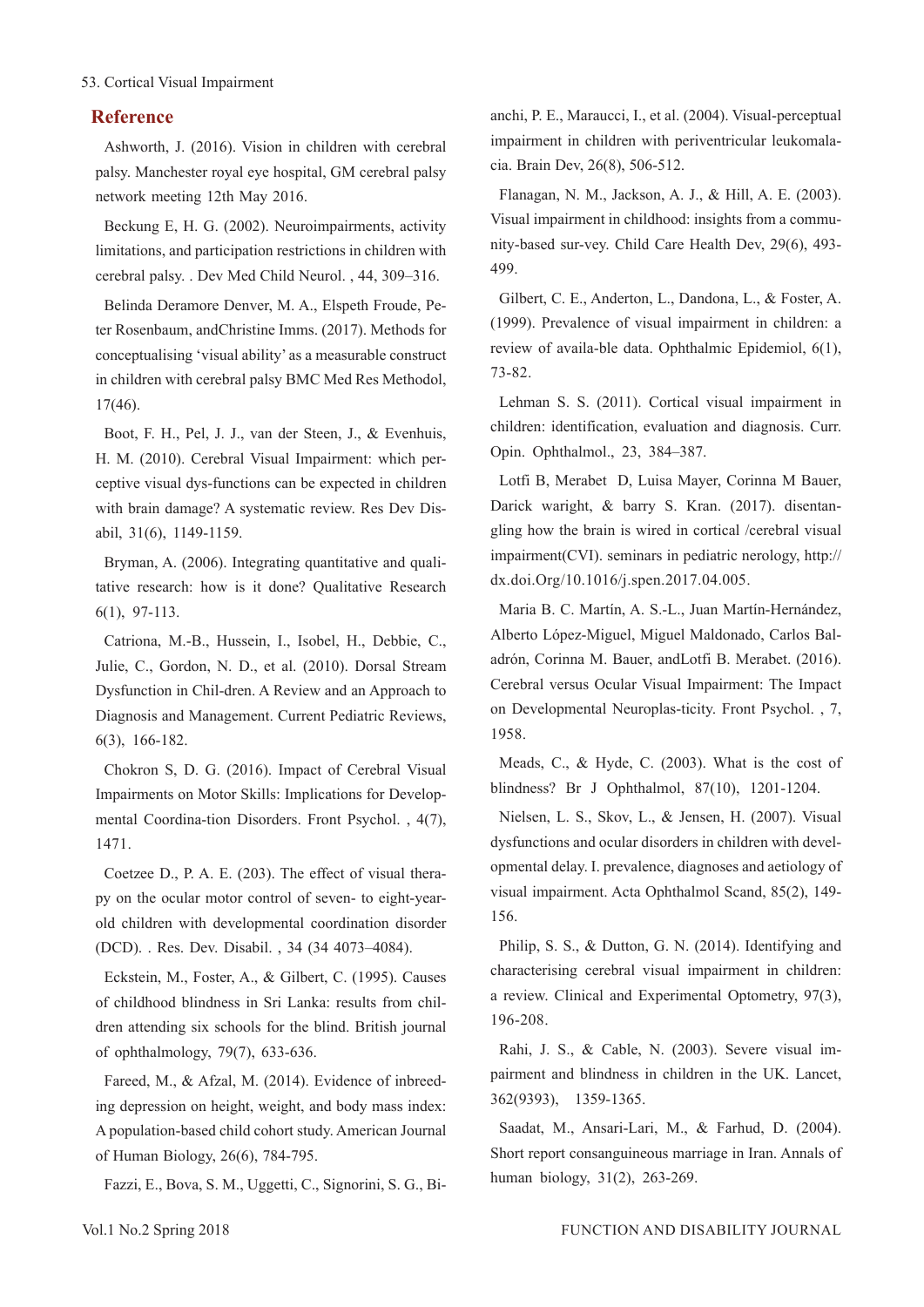Schenk-Rootlieb, A. J. F., van Nieuwenhuizen, O., van Waes, P. F. G. M., & van der Graaf, Y. (1994). Cerebral Visual Impair-ment in Cerebral Palsy: Relation to Structural Abnormalities of the Cerebrum. Neuropediatrics, 25(02), 68-72.

Swaminathan, M. (2011). Cortical visual impairment in children — A new challenge for the future? Oman Journal of Oph-thalmology, 4(1), 1-2.

Swetha, S, P. (2017). Setting up of a cerebral visual impairment clinic for children: Challenges and future developments. . In-dian J Ophthalmol. , 65(1), 30-34.

Tashakkori, A., & Teddlie, C. (1998). Mixed methodol-

ogy : combining qualitative and quantitative approaches (Vol. 46): SAGE Publications, Inc

Van den Broek, E. G., Janssen, C. G., van Ramshorst, T., & Deen, L. (2006). Visual impairments in people with severe and profound multiple disabilities: an inventory of visual functioning. J Intellect Disabil Res, 50(Pt 6), 470-475.

Zihl J, & Dutton GN. (2015). Cerebral Visual Impairment in Children. Visuoperceptive and Visuocognitive Disorders. Wien: Springer -Verlag.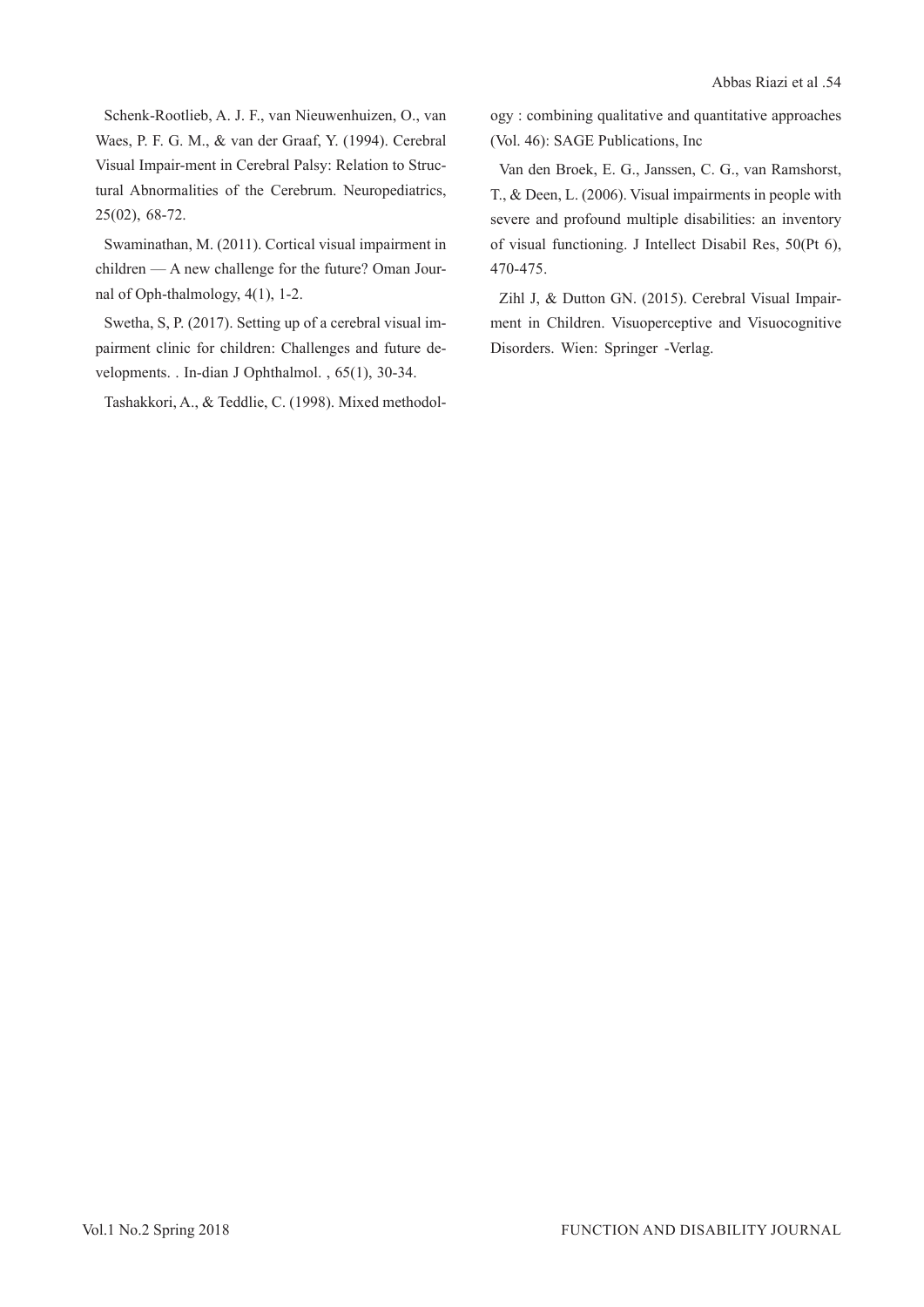[Function and Disability Journal ISSN: 2588-6304](http://fdj.iums.ac.ir/index.php?&slct_pg_id=10&sid=1&slc_lang=en) 

مقالۀ پژوهشی

# **بررسی رفتارهای بینایی در کودکان مبتال به اختالل بینایی کورتیکال به علت فلج مغزی**

# فاطمه ریاضی<sup>۱،۲</sup>، عباس ریاضی <sup>۳</sup>ٌ، حسن سوری<sup>۲۰۴</sup>

- ۱. دانشجوی کارشناسی ارشد بینايیسنجی، دانشکده بینايیسنجی، دانشگاه علوم پزشکی ايران، تهران، ايران
	- . مرکز تحقیقات کم بینايی، دانشکدۀ توانبخشی، دانشگاه علوم پزشکی ايران، تهران، ايران<br>۲. مرکز تحقیقات کم بینايی، دانشکدۀ توانبخشی، دانشگاه علوم پزشکی ايران، تهران، ايران
	- ۲. دانشیار، گروه چشم پزشکی، دانشکده پزشکی، دانشگاه علوم پزشکی بقیه الله، تهران، ایران
		- ۴. استاد، گروه اپیدمیولوژی، دانشگاه علوم پزشکی ایران تهران، ایران

| چکیده                                                                                                                                                                                                                                                                                                                                                                                                                                                                                                                                                                                                    | اطلاعات مقاله                                                                                                                                                                                                                                                                                                                                                                                                                                                                                                                                                                                        |
|----------------------------------------------------------------------------------------------------------------------------------------------------------------------------------------------------------------------------------------------------------------------------------------------------------------------------------------------------------------------------------------------------------------------------------------------------------------------------------------------------------------------------------------------------------------------------------------------------------|------------------------------------------------------------------------------------------------------------------------------------------------------------------------------------------------------------------------------------------------------------------------------------------------------------------------------------------------------------------------------------------------------------------------------------------------------------------------------------------------------------------------------------------------------------------------------------------------------|
| زمینه و هدف: اختلال بینایی کورتیکال (Cortical visual impairment (CVI یکی از مهمترین عوامل<br>نابینایی در کشورهای توسعهیافته در دورهٔ کودکی است و زمانی رخ میدهد که مغز آسیب دیده باشد؛ بهطوری<br>که دو سوم از کودکان مبتلا به فلج مغزی (CP) Cerebral palsy، به اختلال شدید بینایی و میدان بینایی مبتلا<br>هستند. علت اصلی این نوع نابینایی و کمٖبینایی به پردازش اطلاعات تصویر در قسمتهای مختلف مغز مربوط<br>میشود. ازاین٫و هدف مطالعهٔ حاضر مشاهدهٔ رفتارهای بینایی بهعنوان راهی مناسب در بررسی میزان بینایی در                                                                                         | $\label{eq:1} \Upsilon \Upsilon \Upsilon \Upsilon / \Upsilon / \Gamma / \Gamma \ .$<br>تاريخ وصول:<br>$179V/\Delta/77$<br>تاريخ پذيرش:<br>انتشار آنلاين:<br>$\mathbf{1} \mathbf{1} \mathbf{1} \mathbf{1} \mathbf{1} \mathbf{1} \mathbf{1} \mathbf{1} \mathbf{1} \mathbf{1} \mathbf{1} \mathbf{1} \mathbf{1} \mathbf{1} \mathbf{1} \mathbf{1} \mathbf{1} \mathbf{1} \mathbf{1} \mathbf{1} \mathbf{1} \mathbf{1} \mathbf{1} \mathbf{1} \mathbf{1} \mathbf{1} \mathbf{1} \mathbf{1} \mathbf{1} \mathbf{1} \mathbf{1} \mathbf{1} \mathbf{1} \mathbf{1} \mathbf{1} \mathbf{1} \mathbf{$<br>نويسندة مسئول: |
| کودکان مبتلا به فلج مغزی است تا بتوان از این طریق امکانات توانبخشی کم بینایی را فراهم کرد.<br><b>روش کار</b> : رفتارهای بینایی با روش مصاحبه با والدین کودکان زیر ۱۵ سال بررسی شد. ۲۲ نفر از والدین<br>۱۸ کودک در این مطالعه شرکت کردند (میانگین سن والدین۲/۵۱ ± ۳۷/۴ بود). بیشتر والدین دربارهٔ مشکلات<br>کودک خود اطلاعات کافی نداشتند و به آموزشهای خاص نیاز داشتند. والدین باید آموزشهای لازم و کافی<br>دریافت کنند. توانبخشی مشکلات غیرچشمی با روشهای کاردرمانی بسیار رضایتبخش است. رفتارهای خاصی<br>در این کودکان دیده میشود که منحصربهفرد است و این رفتارها در کم.ینایان با علل چشمی دیده نمیشود. | عباس رياضي<br>گروه چشم پزشکی، دانشکده<br>پزشکی، دانشگاه علوم پزشکی<br>بقيه الله، تهران، ايران                                                                                                                                                                                                                                                                                                                                                                                                                                                                                                        |
| <b>یافتهها: ۲۲</b> نفر از والدین ۱۸ نفر از کودکان مبتلا به فلج مغزی در این تحقیق شرکت کردند (میانگین سنی<br>۲/۵۱ ± ۳۷/۴) والدین اطلاعات کافی برای برخورد با فرزندانشان نداشتند. نیاز به آموزش ویژه داشتند. برنامههای<br>توانبخشی گروه کاردرمانی بسیار تاثیرگذار بود موثرترین آنها توانبخشی فیزیکی بود. رفتارهای مهمی میان بچهها<br>مشترک بود. این رفتار در میان بچههای مبتلا به اختلال بینایی دیده نشد.                                                                                                                                                                                                  | پستالکترونیک:<br>Abbas.Riazi@gmail.com<br>تلفن:<br>· ٢١-٨٢١۶٢۴٧٨                                                                                                                                                                                                                                                                                                                                                                                                                                                                                                                                     |
| <b>نتیجهگیری:</b> والدین خیلی نگران وضعیت چشمی کودکان خود نیستند. آنها بیشتر نگران مشکلات جسمی<br>کودک خود هستند و معتقدند تمرینات کاردرمانی خیلی موثر است. والدین این کودکان به آموزش های خاص<br>در مورد توانبخشی کودکان خود نیاز دارند.                                                                                                                                                                                                                                                                                                                                                                |                                                                                                                                                                                                                                                                                                                                                                                                                                                                                                                                                                                                      |

و**اژههای کلیدی:** فلج مغزی، کم<sub>ا</sub>بینایی و نابینایی مغزی، رفتار بینایی، توانبخشی بینایی